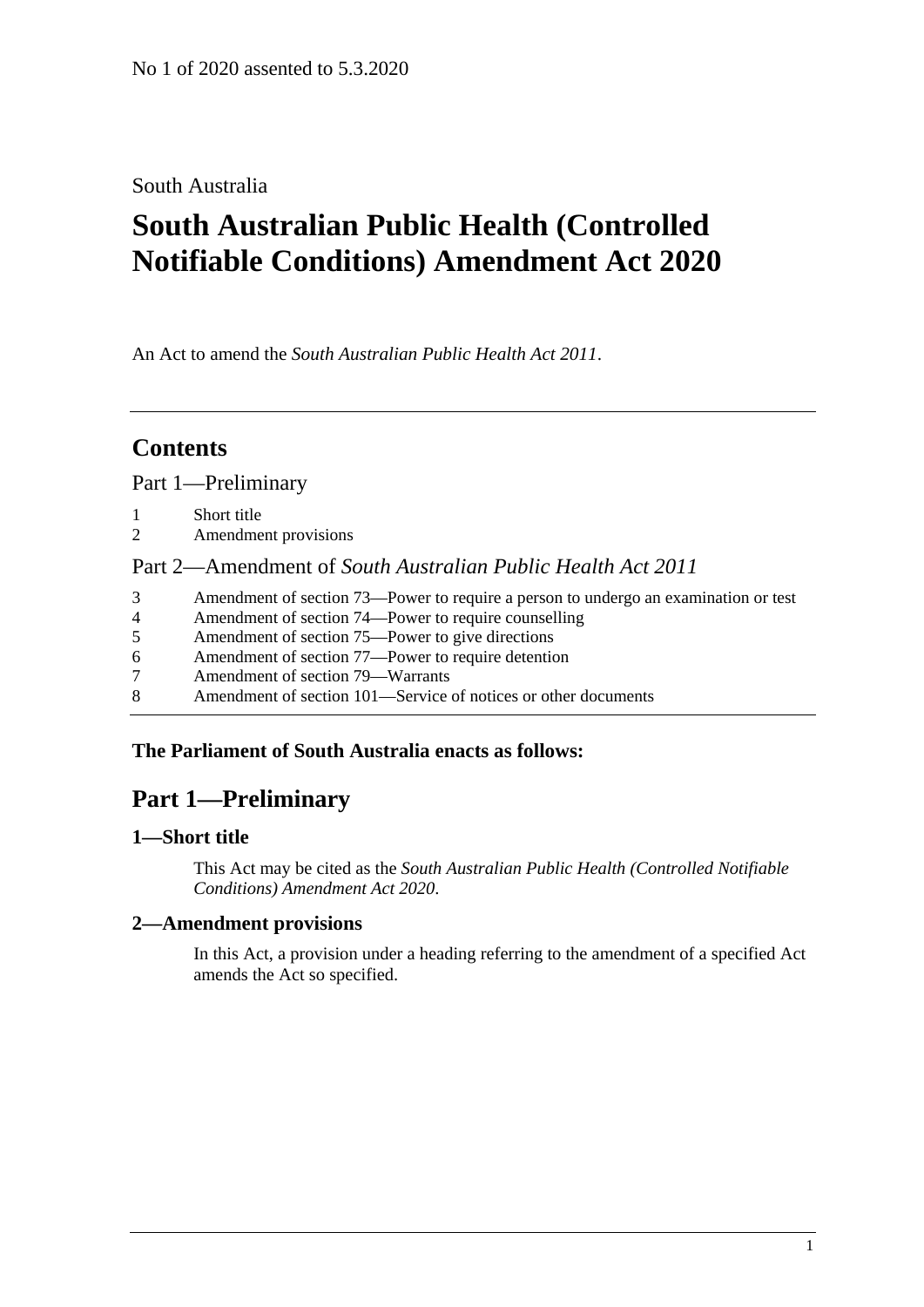# <span id="page-1-0"></span>**Part 2—Amendment of** *South Australian Public Health Act 2011*

### <span id="page-1-1"></span>**3—Amendment of section 73—Power to require a person to undergo an examination or test**

<span id="page-1-4"></span>Section 73(8)—delete subsection (8) and substitute:

- (8) A requirement will be imposed by service of an order on the person unless—
	- (a) the person is unconscious; or
	- (b) the Chief Public Health Officer considers that urgent action is required in the circumstances of the particular case, in which case an oral order may be given.
- (8a) If an oral order is given under [subsection](#page-1-4) (8)(b), the Chief Public Health Officer must confirm the order by notice in writing served on the person as soon as practicable, but in any event within 48 hours, after giving the order (and a failure to serve a notice in accordance with this subsection will not affect the validity of the order).

### <span id="page-1-5"></span><span id="page-1-2"></span>**4—Amendment of section 74—Power to require counselling**

Section 74(3)—delete subsection (3) and substitute:

- (3) A requirement will be imposed by service of an order on the person unless the Chief Public Health Officer considers that urgent action is required in the circumstances of the particular case, in which case an oral order may be given.
- (3a) If an oral order is given under [subsection](#page-1-5) (3), the Chief Public Health Officer must confirm the order by notice in writing served on the person as soon as practicable, but in any event within 48 hours, after giving the order (and a failure to serve a notice in accordance with this subsection will not affect the validity of the order).

### <span id="page-1-3"></span>**5—Amendment of section 75—Power to give directions**

- (1) Section 75(1)(a)—delete "has, or has been exposed to, a controlled notifiable condition; and" and substitute:
	- (i) has a controlled notifiable condition; or
	- (ii) has been exposed to a controlled notifiable condition; or
	- (iii) could have been exposed to a controlled notifiable condition; and
- <span id="page-1-6"></span>(2) Section 75(3)—delete subsection (3) and substitute:

—

(3) Any direction will be imposed by service of an order on the person unless the Chief Public Health Officer considers that urgent action is required in the circumstances of the particular case, in which case an oral order may be given.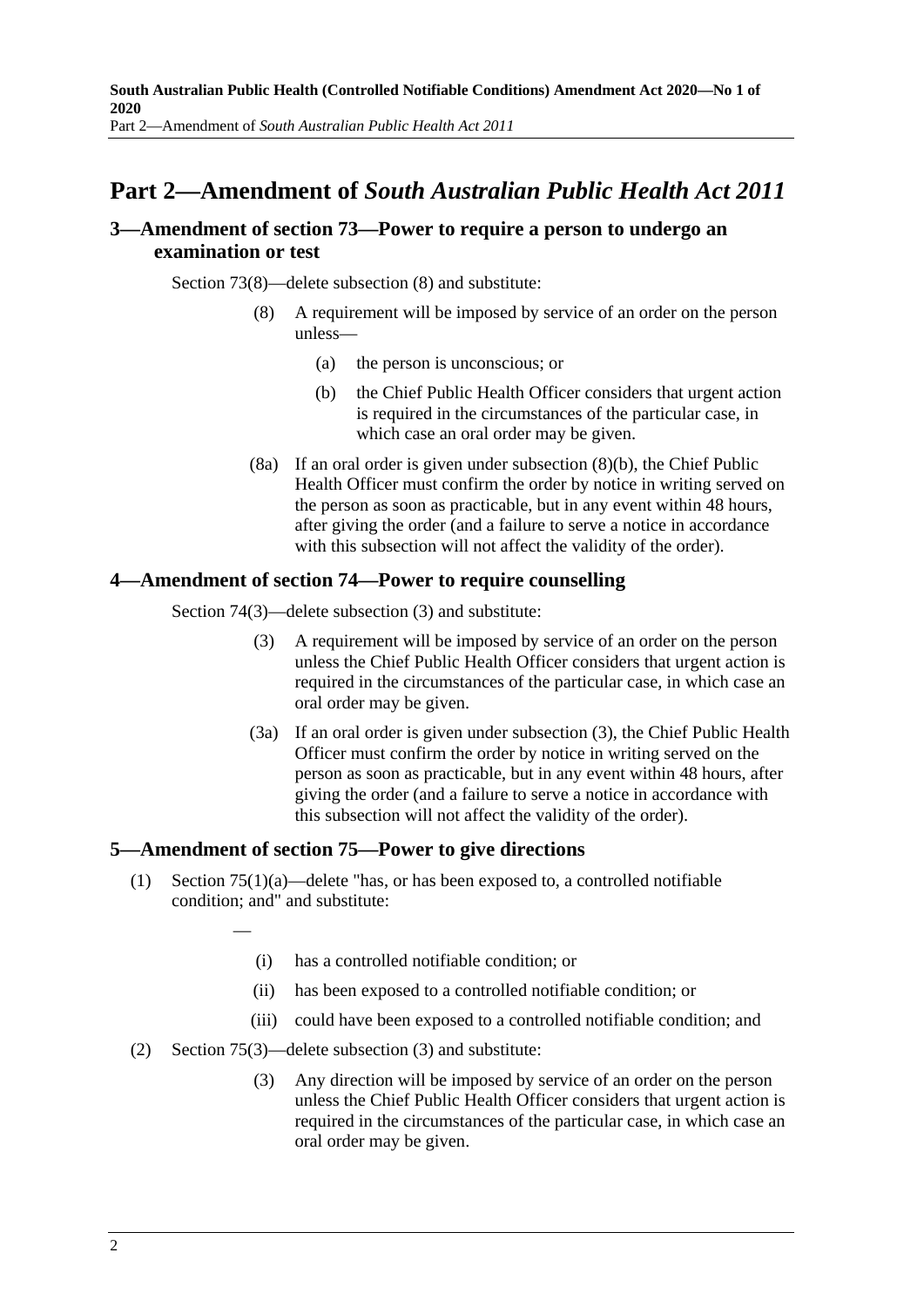- (3a) If an oral order is given under [subsection](#page-1-6) (3), the Chief Public Health Officer must confirm the order by notice in writing served on the person as soon as practicable, but in any event within 48 hours, after giving the order (and a failure to serve a notice in accordance with this subsection will not affect the validity of the order).
- (3) Section 75(4)(a)—delete "reside at a specified place" and substitute:

remain at a specified place including, without limitation, a hospital or quarantine facility

### <span id="page-2-0"></span>**6—Amendment of section 77—Power to require detention**

- (1) Section 77(1)—delete subsection (1) and substitute:
	- (1) The Chief Public Health Officer may make an order under this section if—
		- (a) the Chief Public Health Officer has reasonable grounds to believe that a person—
			- (i) has a controlled notifiable condition; or
			- (ii) has been exposed to a controlled notifiable condition; or
			- (iii) could have been exposed to a controlled notifiable condition; and
		- (b) either—
			- (i) the person is or has been the subject of 1 or more directions under section 75 and has contravened or failed to comply with a direction; or
			- (ii) the Chief Public Health Officer considers that there is a material risk the person would not comply with 1 or more directions under section 75 if they were to be imposed; or
			- (iii) the Chief Public Health Officer is satisfied that urgent action is required in the circumstances of the particular case such that a direction under section 75 is not appropriate; and
		- (c) the Chief Public Health Officer considers that the person presents, or could present, a risk to public health and that action under this section is justified.
- <span id="page-2-1"></span>(2) Section 77(3)—delete subsection (3) and substitute:
	- (3) An order under this section must be served on the person unless the Chief Public Health Officer considers that urgent action is required in the circumstances of the particular case, in which case an oral order may be given.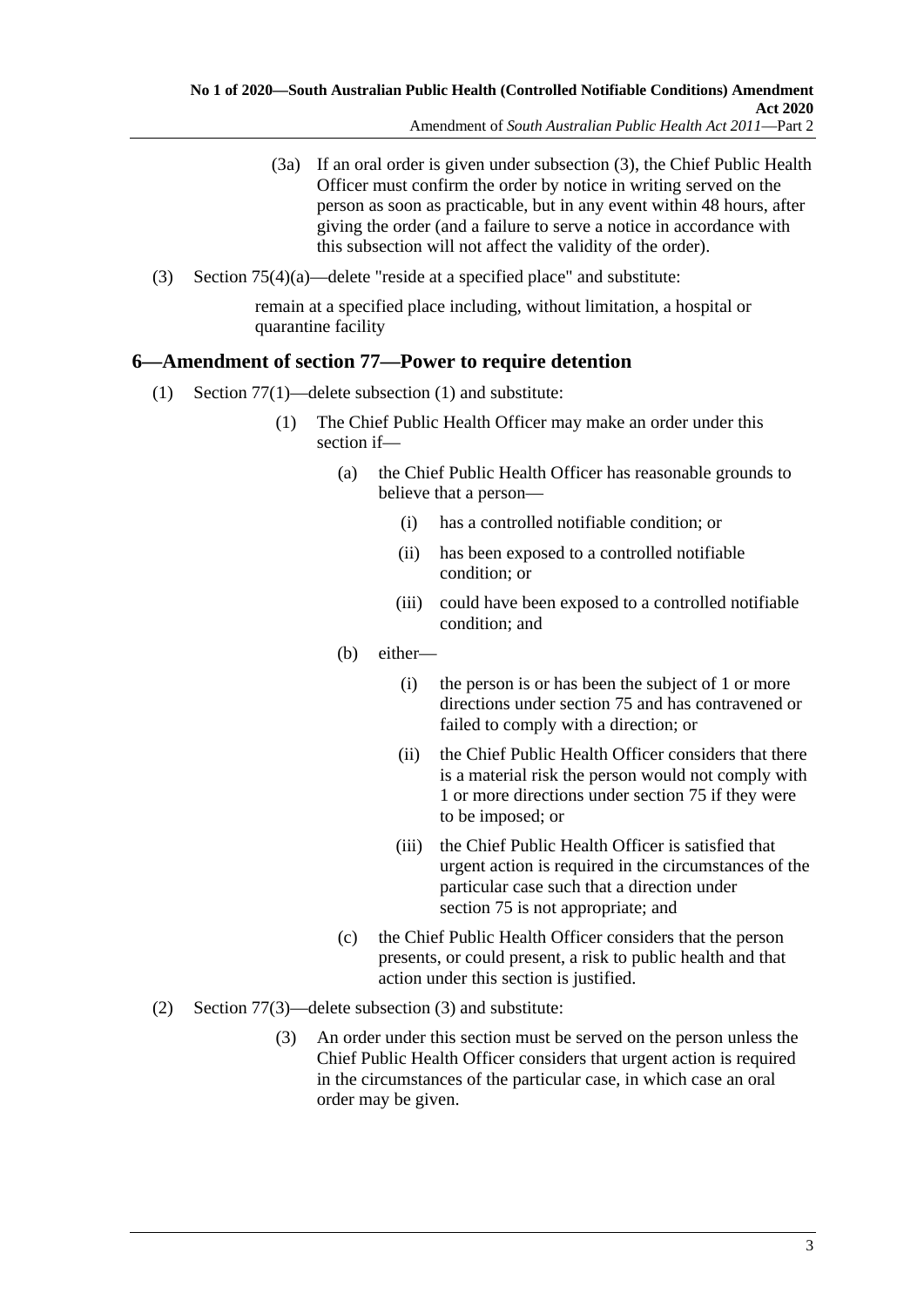Part 2—Amendment of *South Australian Public Health Act 2011*

- (3a) If an oral order is given under [subsection](#page-2-1) (3), the Chief Public Health Officer must confirm the order by notice in writing served on the person as soon as practicable, but in any event within 48 hours, after giving the order (and a failure to serve a notice in accordance with this subsection will not affect the validity of the order).
- (3) Section 77(4)—delete "submit to being" and substitute:

be

- (4) Section 77(6)—delete subsection (6) and substitute:
	- (6) Subject to this section
		- an order made on the grounds specified in subsection  $(1)(a)(i)$  or  $(ii)$ —
			- (i) will be for an initial period not exceeding 30 days; and
			- (ii) will be able to be extended from time to time by the Chief Public Health Officer for periods not exceeding 60 days; and
		- (b) an order made on the grounds specified in subsection  $(1)(a)(iii)$ —
			- (i) will be for an initial period not exceeding 48 hours; and
			- (ii) will be able to be extended from time to time by the Chief Public Health Officer for periods not exceeding 30 days.
- (5) Section 77(7)—delete "under this section" and substitute:

made on the grounds specified in subsection  $(1)(a)(i)$  or  $(ii)$ 

- <span id="page-3-0"></span>(6) Section 77—after subsection (8) insert:
	- (8a) If the Chief Public Health Officer considers that it will be necessary to extend an order made on the grounds specified in subsection  $(1)(a)(iii)$  beyond an initial period of 48 hours, the Chief Public Health Officer must, before the expiration of that period, apply to the Magistrates Court for a review of the order.
	- (8b) If an application is made under [subsection](#page-3-0) (8a)—
		- (a) the order may be extended beyond the initial period of 48 hours pending the outcome of the application to the Magistrates Court; and
		- (b) the Magistrates Court should seek to hear and determine the application as soon as is reasonably practicable after it is made to the Court; and
		- (c) the Magistrates Court may, on hearing the application, confirm, vary or revoke the order that has been made by the Chief Public Health Officer.